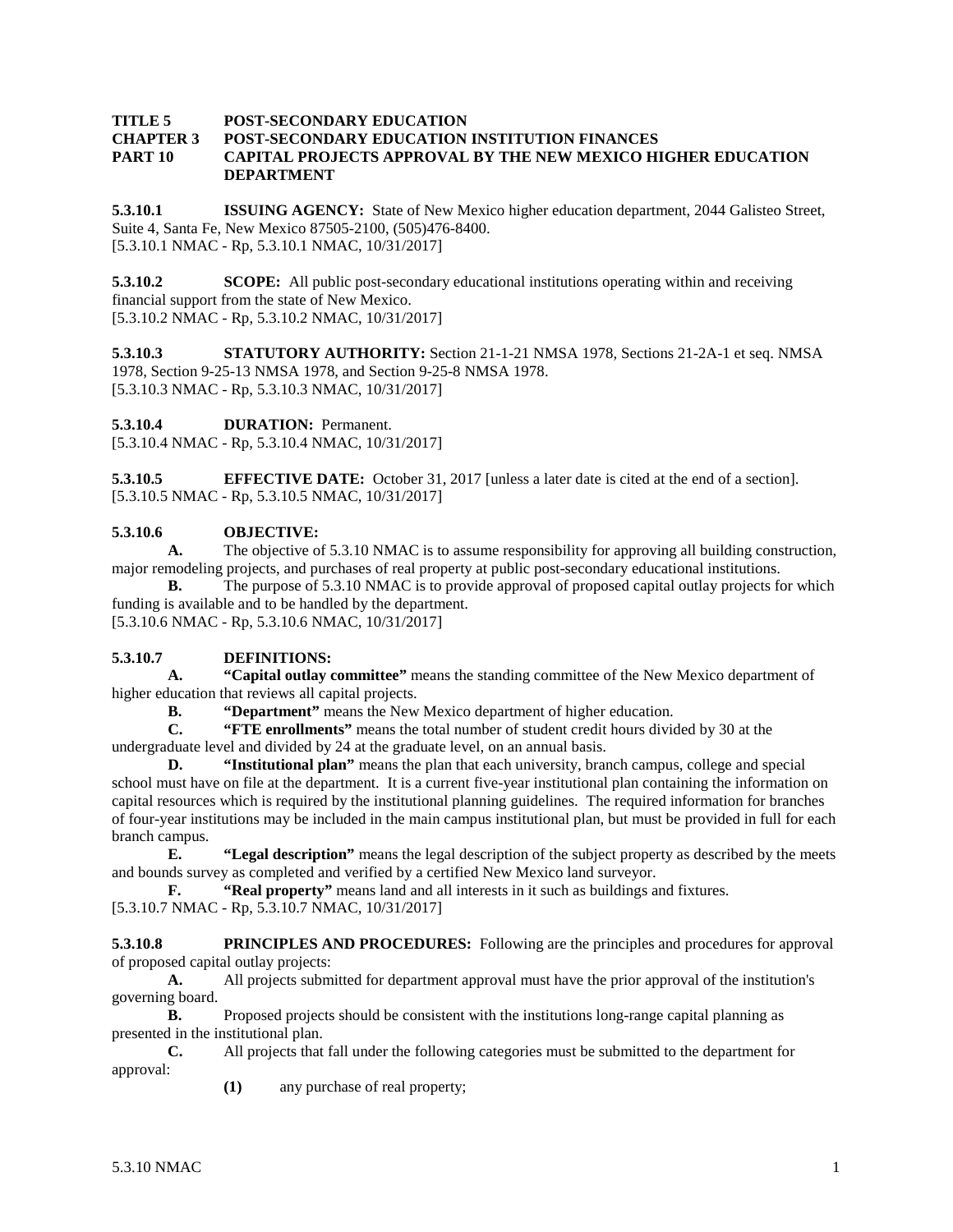**(2)** any project which results in the addition of square footage, whether from construction or long-term lease of a new facility or a building addition, or purchase of portable buildings;

**(3)** any proposal to issue bonds;

**(4)** the approval authority for any alterations or site improvements is as follows, based on total project cost:

**(a)** For institutions with FTE enrollments of 1,500 or less:

(i) over fifty thousand (\$50,000) - staff approval;<br>(ii) over three hundred thousand (\$300,000) - capi over three hundred thousand (\$300,000) - capital outlay committee

approval;

- **(b)** For institutions with FTE enrollments over 1,500:
	- **(i)** over three hundred thousand (\$300,000) staff approval;
	- **(ii)** over five hundred thousand (\$500,000) capital outlay committee

approval;

**(iii)** Exception: The New Mexico institute of mining and technology will

be included with the over 1,500 FTE institutions when a particular project is entirely funded by restricted funds.

**(c)** In determining the total project cost, in-house labor costs and burden, along with all materials, subcontract costs, and reasonable charge for owned equipment, must be included.

**(d)** Projects may not be artificially segmented or phased in a manner designed to avoid review by the Department.

**(5)** Any demolition of an existing building must be submitted for approval by the department staff.

[5.3.10.8 NMAC - Rp, 5.3.10.8 NMAC, 10/31/2017]

**5.3.10.9 INFORMATION TO BE SUBMITTED:** For construction, renovation, or site improvement projects, institutions must complete the department capital request forms and ensure that information is provided on:

**A.** need for the proposed facility or improvement and a discussion of how the project relates to the overall institutional plan;

**B.** if the project was included in the department recommendations for legislative funding, and if applicable, information outlining any departures from descriptions used in obtaining the initial recommendation;

- **C.** a statement that the institutions board of regents or governing board has approved the project;
- **D.** a summary of the types and sizes of facilities to be included in the project;<br>**E.** a copy of the project program:
- **E.** a copy of the project program;

**F.** completed preliminary floor plan drawings of the project, including elevations, with each space identified as to function;<br> $\mathbf{G}_{\mathbf{r}}$  a plot t

**G.** a plot plan indicating the site of the project;

**H.** the anticipated use of any facilities to be vacated when the project is completed;

**I.** the projects estimated budget and source of funding.

[5.3.10.9 NMAC - Rp, 5.3.10.9 NMAC, 10/31/2017]

**5.3.10.10 FOR PURCHASES OF REAL PROPERTY:** For purchase of real property, institutions must submit to the department:

**A.** a legal description of the property;

**B.** a copy of the appraisal and a report from the property tax division of the taxation and revenue department containing their appraised value;

**C.** a site improvement survey to verify the legal description and to uncover the existence of recorded and unrecorded easements and encroachments;

**D.** a title insurance policy;

**E.** a description of the use to which the property will be put;

**F.** a phase one environmental report stating that an environmental review or assessment has been done and that the property is free of environmental hazards and contamination; a written statement that a phase two environmental survey is recommended or is not required;

**G.** the sources of funds for the purchase;

**H.** to obtain the approval of the state board of finance, institutions will be required to submit additional documents, as listed in the boards rules and regulations;

**I.** a copy of warranty deed

[5.3.10.10 NMAC - Rp, 5.3.10.10 NMAC, 10/31/2017]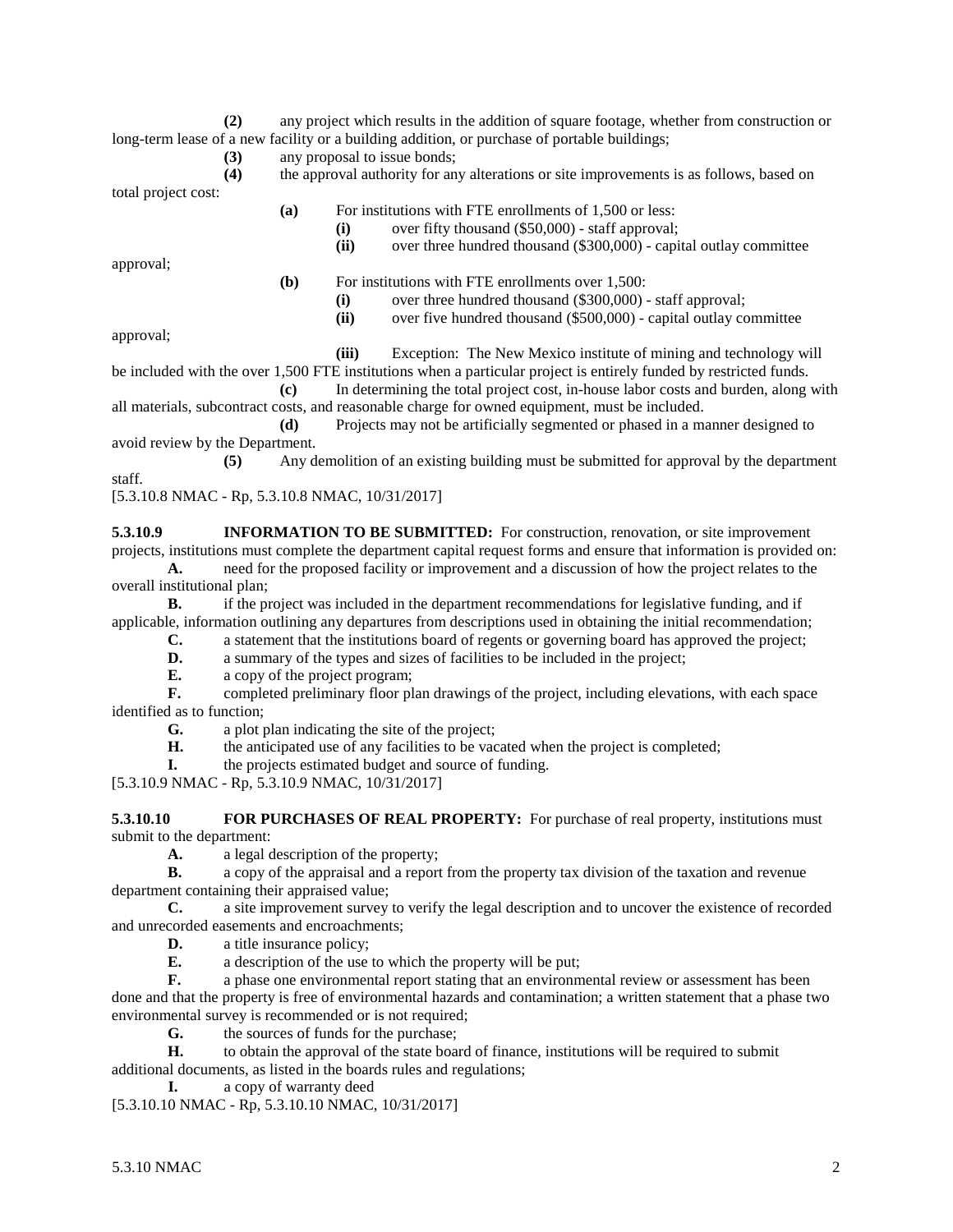**5.3.10.11 APPROVAL PROCESS:** The department's approval process will proceed as follows:

**A.** The department's staff will review the proposed project and will present the project to the capital outlay committee in advance of the meeting at which the project is to be acted upon.

**B.** Representatives of the institution will appear to present the proposed project to the capital outlay committee.

**C.** The capital outlay committee will approve or disapprove the project and will present this recommendation to the department. The capital outlay committee may forward a project to the department with no recommendation.

**D.** The department will act to approve or disapprove the project. [5.3.10.11 NMAC - Rp, 5.3.10.11 NMAC, 10/31/2017]

## **5.3.10.12 REVISED PROJECTS:**

**A.** When the development of a project has reached the stage just short of advertising for bids, if substantial changes have occurred in the size of the project, types of spaces, or estimated costs, the institution should resubmit the appropriate forms and plans to the department's staff. The staff will then determine whether the project should proceed or be reconsidered by both the capital outlay committee and the department. Substantial changes are defined as:

**(1)** a change in the size of the project of 10 percent or over 1,000 net assignable square feet, whichever is larger;

**(2)** a 10 percent change in the type or purpose of planned space; or

**(3)** a change in the total project cost of 10 percent or one hundred thousand (\$100,000),

whichever is larger.

**B.** After bids have been received, if it is necessary to make substantial changes as defined in, Paragraph (1), (2), and (3) of Subsection A of 5.3.10.12 NMAC in either the plans or the budget, other than those changes made by alternates, the appropriate forms and plans should be resubmitted reflecting the proposed changes. The staff will then determine whether the project should proceed or be reconsidered by the capital outlay committee or the department.

[5.3.10.12 NMAC - Rp, 5.3.10.12 NMAC, 10/31/2017]

**5.3.10.13 NOTICE OF DISPOSITION OF REAL PROPERTY:** Notice of the sale or trade of real property must be submitted to department staff when the property exceeds a current appraisal value of one hundred thousand (\$100,000). The following information should be submitted:

**A.** a description of the land parcel being sold or traded, including a location map and a statement of the appraised value;

**B.** the reason for the disposition:

**C.** the amount of anticipated revenue from the sale and the expected use of this revenue;

**D.** to obtain the approval of the state board of finance, institutions will be required to submit

additional documents, as listed in the boards rules and regulations.

[5.3.10.13 NMAC - Rp, 5.3.10.13 NMAC, 10/31/2017]

**5.3.10.14 EMERGENCY SITUATIONS:** The capital outlay committee or the department may modify or suspend any of these procedures to expedite projects which are necessary to address emergency situations.

**A.** Deadline dates: 30 days prior to the capital outlay committee meeting at which approval is requested.

**B.** Reporting Forms: Form 1 through 6 - Department of higher education capital project request

forms.

[5.3.10.14 NMAC - Rp, 5.3.10.14 NMAC, 10/31/2017]

## **HISTORY OF 5.3.10 NMAC:**

**Pre NMAC History:** The material in this part was derived from that previously filed with the State Records Center and Archives under:

BEF Rule 440, Capital Projects - Approved by BEF, 2/27/1985.

CHE Rule 440, Capital Projects - Approved by CHE, 3/8/1990.

CHE Rule 440, Capital Projects - Approved by CHE, 10/2/1991.